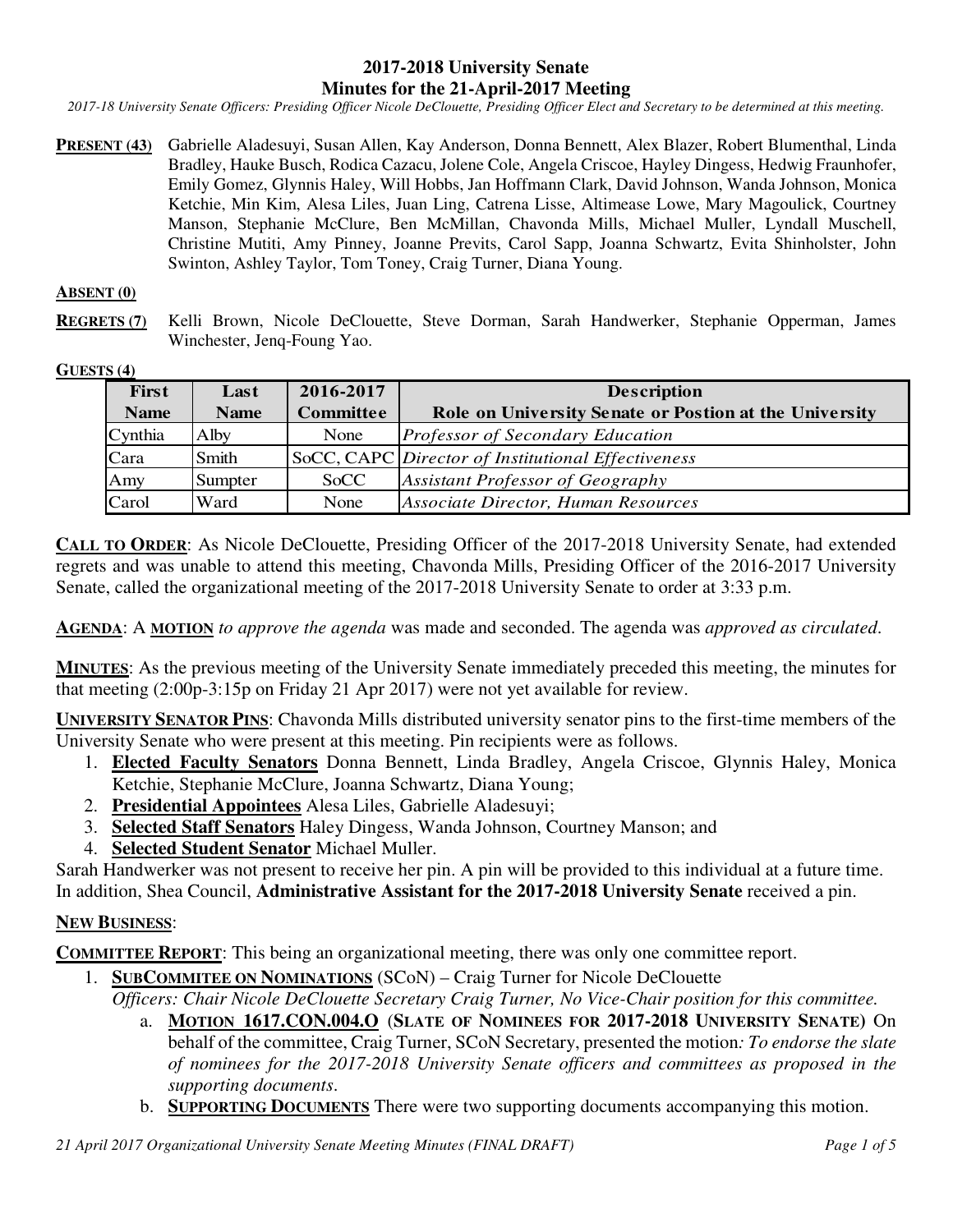- i. *Senate Slate of Nominees for the April 21, 2017 Meeting.png*. This document contained the slate of nominees proposed by the 2016-2017 Subcommittee on Nominations to serve on the committees and as officers of the 2017-2018 University Senate.
- ii. *SCoN Bylaws Compliance for 21 April 2017 (1).doc* This MSWord document provided verification of the slate's compliance with university senate bylaws. This report is required as articulated in the university senate bylaws. The pertinent bylaw is quoted here.

*V.Section1.D.2.e. Compliance Report. The Subcommittee shall prepare a report that demonstrates that the composition of all committees complies with the requirements of these bylaws. Such a report shall be submitted to the Executive Committee when the initial committee recommendations are made and any time that changes are proposed to committee membership.* 

# c. **DISCUSSION**

- i. **SCoN Report** The proposed slate of nominees to be voted on by the university senate was described by Craig Turner, on behalf of Nicole DeClouette, Chair of the 2016-2017 SCoN, as follows.
	- Committee preferences and nominations for university senate officers (Presiding Officer Elect and Secretary) were invited from all elected faculty senators.
	- A call for volunteers to serve on committees was made to the corps of instruction. Each volunteer was invited to express preference for committee service.
	- Informed by these individual committee preferences, the 2016-2017 Subcommittee on Nominations adopted this slate of nominees at the 31 Mar 2017 ECUS with Standing Committee Chairs meeting and presents it for your consideration.
	- There are an elaborate set of requirements in the university senate bylaws with which the slate must comply. Presently the slate is out of compliance in two ways.
		- o There are only two elected faculty senators named to Subcommittee on the Core Curriculum (SoCC). This was done anticipating that Motion 1617.ECUS.001.B (proposing a change in the minimum number of elected faculty senators required on SoCC from 3 to 2) will be signed by President Dorman.
		- o There is no Library representative named to SoCC.

### ii. **Officers**

 Chavonda Mills noted that the 2016-2017 Subcommittee on Nominations had nominated Alex Blazer to serve as the Presiding Officer Elect of the 2017-2018 University Senate. Chavonda Mills invited other nominations for this officer position from the floor. No nominations were received from the floor. This nomination invitation is required as articulated in the university senate bylaws. The pertinent bylaw is quoted here.

*II.Section4.A. Presiding Officer and Presiding Officer Elect. The University Senate shall have a Presiding Officer, who presides at all meetings of the University Senate, and a Presiding Officer Elect, who shall assume the position of Presiding Officer the following year. Only elected faculty senators are eligible to serve as Presiding Officer or Presiding Officer Elect. The election of the Presiding Officer Elect shall proceed as follows. At the spring organizational meeting of the University Senate, the outgoing Subcommittee on Nominations shall nominate one elected faculty senator from the incoming University Senate. The Presiding Officer at the spring organizational meeting shall then call for other nominations from the floor. Should this result in more than one nominee for Presiding Officer Elect, all members of the incoming University Senate shall vote by secret ballot. The nominee receiving the most votes shall be the Presiding Officer Elect. The terms of service for the Presiding Officer and Presiding Officer*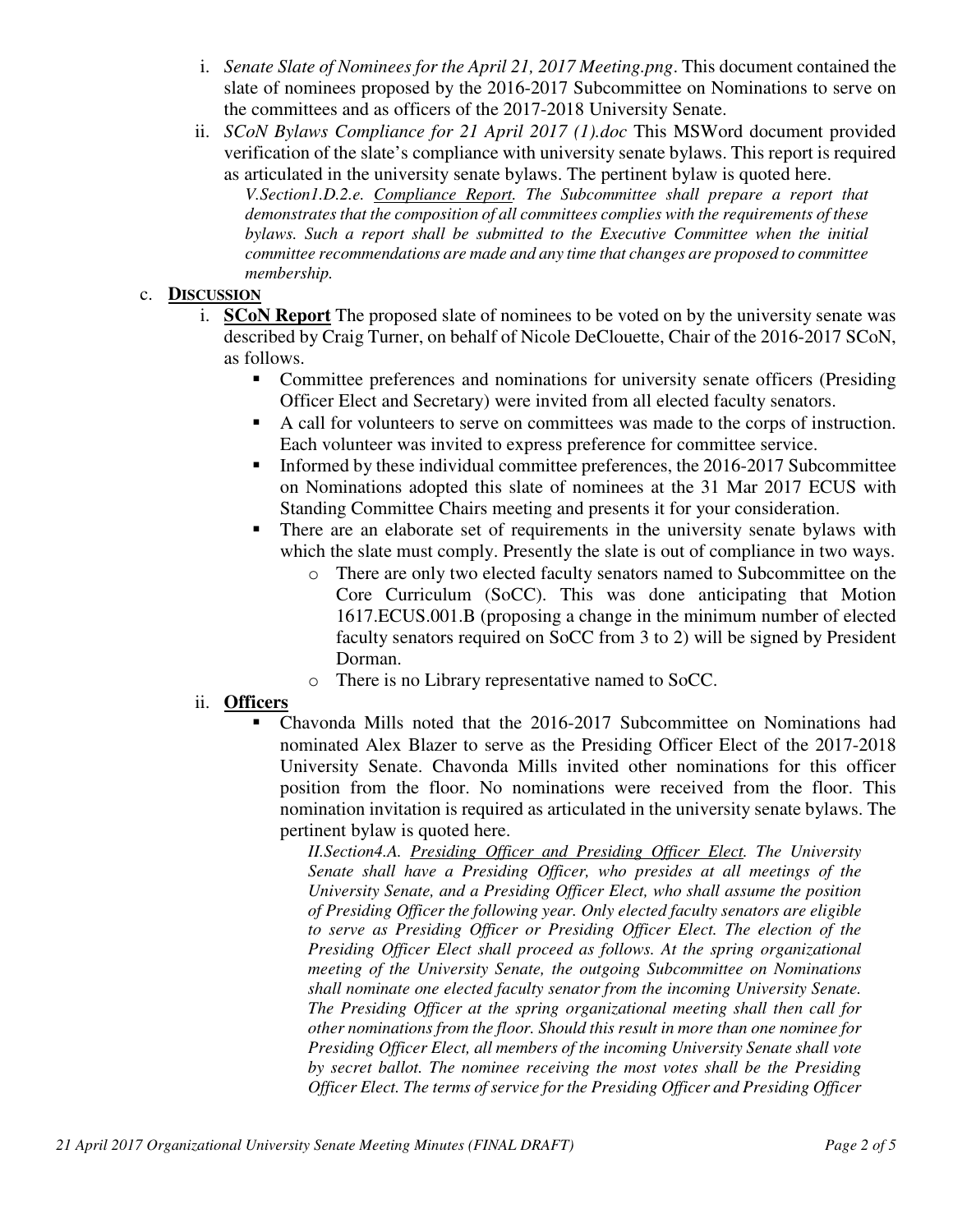*Elect shall begin with the adjournment of this spring organizational meeting, and shall end when her/his successor assumes office.* 

 Chavonda Mills noted that the2016-2017 Subcommittee on Nominations had nominated Craig Turner to serve as the Secretary of the 2017-2018 university senate. Chavonda Mills invited other nominations for this officer position from the floor. No nominations were received from the floor. This nomination invitation is required as articulated in the university senate bylaws. The pertinent bylaw is quoted here.

*II.Section4.B. Secretary. The University Senate shall elect a Secretary at its spring organizational meeting who shall be responsible for keeping minutes at all meetings of the University Senate. Only elected faculty senators are eligible to serve as Secretary. The election of the Secretary of the University Senate shall proceed as follows. At the spring organizational meeting of the University Senate, the outgoing Subcommittee on Nominations shall nominate one elected faculty senator from the incoming University Senate. The Presiding Officer at the spring organizational meeting shall then call for other nominations from the floor. Should this result in more than one nominee for Secretary, all members of the incoming University Senate shall vote by secret ballot. The nominee receiving the most votes shall be the Secretary. The term of service of the Secretary shall begin at the call to order of the first meeting of the University Senate following the spring organizational meeting at which (s)he is elected, and shall end when her/his successor assumes office.* 

# iii. **Revision to the Slate**

- A **MOTION** *To amend the slate of nominees, specifically to shift Jeffrey Dowdy from SAPC to SoCC* was made and seconded. The rationale offered for this motion was to ensure the requirement of a library representative on SoCC was satisfied. The interim Library Director (Shaundra Walker) had been consulted and had indicated that the library was comfortable not being represented on SAPC in favor of being represented (as required by University Senate Bylaws) on SoCC. This motion to amend was approved by voice vote with no further discussion and no dissenting voice. *It was noted that this amendment shifted a vacant position from SoCC to SAPC.*
- d. **SENATE ACTION** Motion 1617.CON.004.O was *approved as amended* with no further discussion and no dissenting voice.

### **INFORMATION ITEMS**:

- 1. **GOVERNANCE RETREAT UPDATE** Chavonda Mills for Nicole DeClouette
	- a. **PLANNING IN PROGRESS** The following 2017 governance retreat information was shared.
		- i. LOCATION The retreat site is the Rock Eagle 4-H Center.
		- ii. DATE The retreat date is Tuesday, 15 Aug 2017.
		- iii. FORMAT The retreat is presently proposed as an all-day affair from 9:00am to 4:00pm.
		- iv. INVITEES All members of the committees of the 2017-2018 University Senate university senators, appointees, designees, volunteers – are invited to attend the retreat.
		- v. PLANNING COMMITTEE Nicole DeClouette is chairing the committee with members Angela Criscoe, Chavonda Mills, Nancy Mizelle, John Swinton, and Craig Turner. If you are interested in serving on this planning committee, please contact Nicole DeClouette by email at nicole.declouette@gcsu.edu. This planning committee will hold a brief meeting immediately following the 28 Apr 2017 organizational meetings of the 2017-2018 university senate committees.
		- vi. SURVEY A survey will be circulated requesting dietary preferences, transportation sign-up, confirmation of intent to attend, and preferences on proposed retreat agenda items. It is requested that you complete this survey in a timely manner.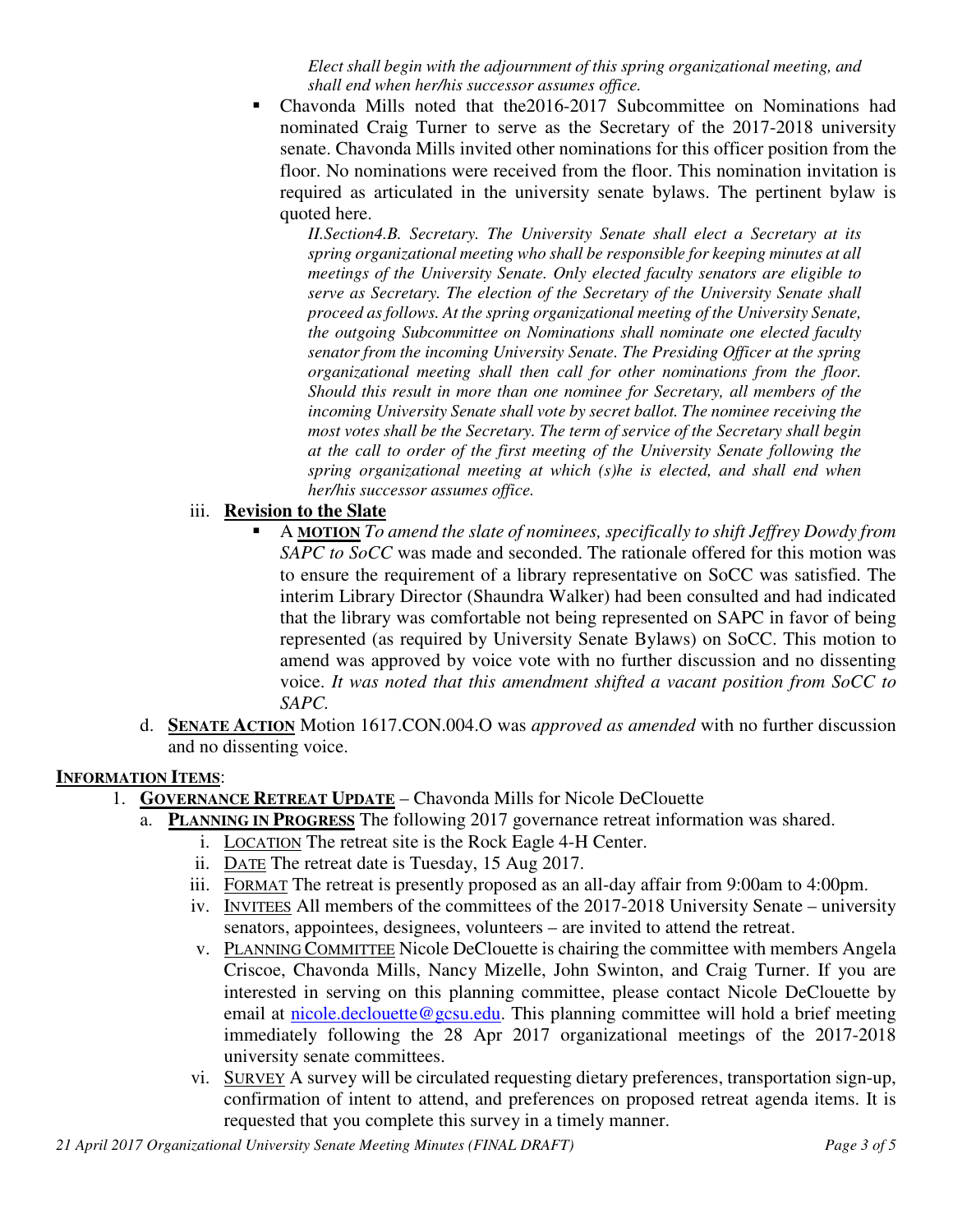- vii. STAY TUNED More information about the governance retreat will be circulated by email as it becomes available.
- 2. **UNIVERSITY SYSTEM OF GEORGIA FACULTY COUNCIL** (USGFC) Chavonda Mills
	- a. **UPDATE** On behalf of Nicole DeClouette, Chavonda Mills provided selected highlights of the 31 Mar 2017 meeting of the USGFC noting an electronic copy of the full report will be provided to Craig Turner (University Senate Secretary) for inclusion as a supporting document to the minutes of this meeting. See the supporting document *USGFC Meeting 03-31-2017 FINAL* for details including the highlighted topics (1) USG Budget and (2) Campus Carry legislation.
	- b. **QUESTIONS** from the floor were invited. There were none.
- 3. **ONEUSG CONNECT** Carol Ward
	- a. **UPDATE** An initial question was posed to determine if individuals were aware of OneUSG Connect. To ensure that everyone was up to speed, the update included two handouts: (1) a summary of OneUSG Connect (attached as *OneUSG\_Connect\_TwoPageSummary*) and (2) the PowerPoint presentation slides (attached as *OneUSG\_Connect\_Slides\_2017-04-21*) presented to the University Senate in March 2017 as the talking points. There were a few modifications/updates to these presentation slides which included the current phase of the project and the identification of the institutions in *Cohort 1*. The information presented was the same content as March's update with the following exceptions:
		- i. Highlighted benefits of the conversion
			- Single sign-on (Unify)
		- ii. Communication will be disseminated to campus by Victoria Fowler
		- iii. The OneUSG Connect website is anticipated to launch on 5 May 2017
		- iv. Update on the Change Network: Change Champions and Support Champions
	- b. **POINTS OF EMPHASIS**
		- i. **Communications** Campus communications will be delivered through various mediums: direct email, front page, OneUSG Connect website, group meetings.
		- ii. **Invitation to Attend Meetings** To ensure that impacted employees are aware of the project and how it will impact them, audience members were encouraged to invite Carol Ward to their departmental meetings.
	- c. **QUESTIONS** from the floor were invited. There were none.
- 4. **LIBERAL ARTS COUNCIL (LAC)** Cynthia Alby, Cara Smith, Amy Sumpter
	- a. **UPDATE**
		- i. Transformative Experiences (aka high impact practices) are in development with the goal that *Every native GC student will graduate with five transformative experiences*.
		- ii. Every core course and every degree program will be aligned with LEAP ELOs (Liberal Education & America's Promise Essential Learning Outcomes). We are already in great shape on degree program alignment with LEAP ELOs.
		- iii. Additional information can be found in the LAC FAQ document including the url to the LAC Intranet.
	- b. **SUPPORTING DOCUMENTS** The interested reader is invited to review the supporting documents for additional details.
		- i. *LAC\_GC\_JourneysProgram* (pdf format) A summary of the GC Journeys Program including Transformative Experiences, LEAP Core and LEAP Aligned Majors.
		- ii. *LAC\_FAQ\_2017-04-21* (pdf format) A list of Frequently Asked Questions on the LAC.
	- c. **QUESTIONS** from the floor were invited. There was one question.
		- iii. Question Will LAC proposals go through "shared governance" (i.e. the university senate)?
		- iv. Response Given that there are multiple representatives of the university senate on the LAC and its subcommittees, we anticipate LAC proposals flowing through university senate as information items.